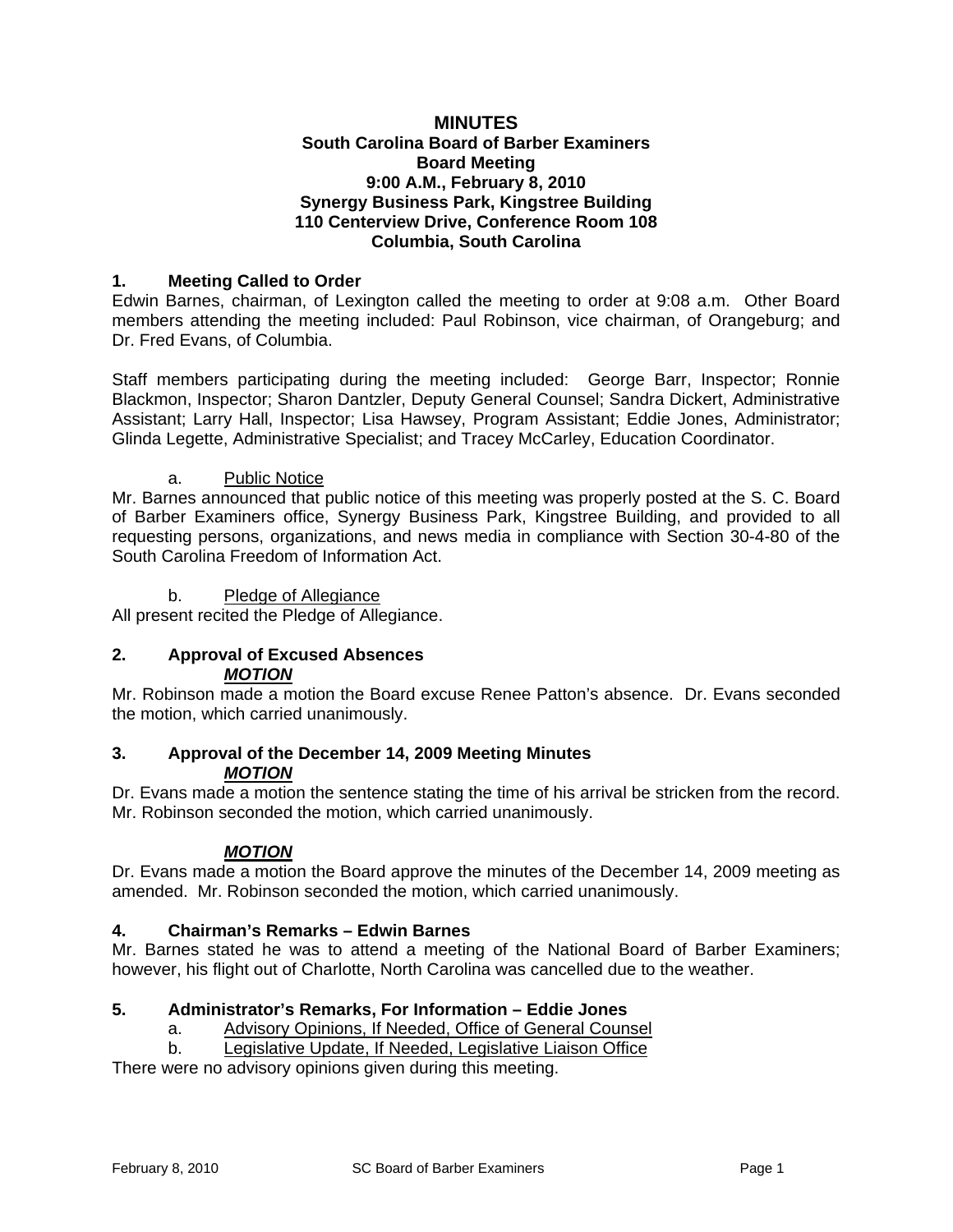Mr. Jones stated he had received a call from Representative Brown regarding hours for the hair braiders bill that would allow the braiders to work with hair extensions. He further stated he has not heard anything further and has not seen a bill in regard to that matter.

Mr. Robinson stated he received a call from Mr. Jones last week regarding Representative Brown's proposed legislation on hair extensions. He informed Mr. Jones he is opposed to the braiders using extensions. He believes the question was how many hours would the Board expect the braiders to receive in order to perform this service and his answer was the balance of hours needed to become a cosmetologist.

Mr. Jones presented the members with two proposed letters regarding the recognition of barbers who have been in the profession for 40 or more years.

Mr. Jones presented the members with the Statement of Economic Interest forms which are to be submitted to the State Ethics Commission no later than April 15, 2010.

# c. Inspection Report

Mr. Blackmon briefed the Board regarding the inspection report.

# **6. Unfinished Business**

The Board questioned staff regarding the investigation into Heyward Career Center. Mr. Jones stated the matter remains under investigation and will be reviewed by the IRC during its next meeting.

Mr. Robinson briefed the Board regarding the practical exam.

Mr. Robinson stated he had spoken with three individuals from Howard's Barber College. He went on they had to complete official transcripts to be transferred to the college and he would assist the school administrators in completing those transcripts as the individuals are nearing graduation.

### **7. New Business**

a. Approval of December 14, 2009 DRC Report

Mr. Blackmon reviewed the December 14, 2009 DRC report with the members.

### *MOTION*

Dr. Evans made a motion the Board approve the December 14, 2009 DRC report. Mr. Robinson seconded the motion, which carried unanimously.

### b. Approval of Apprentice Registered/Master Hair care Application

# *i. John C. Williams*

The Board has received a registered barber application, with a criminal history report, from John C. Williams. Mr. Williams' criminal history report reflects an arrest and conviction for criminal domestic history in 2004. Since staff could not approve the application Mr. Williams was notified by letter dated January 21, 2010 that the Board would review his application during this meeting and asked that he be present to answer questions from the members.

John Curtis Williams appeared before the Board and offered the following testimony. He is taking a six month anger management class following an incident involving his wife. The incident did not take place in a barber shop.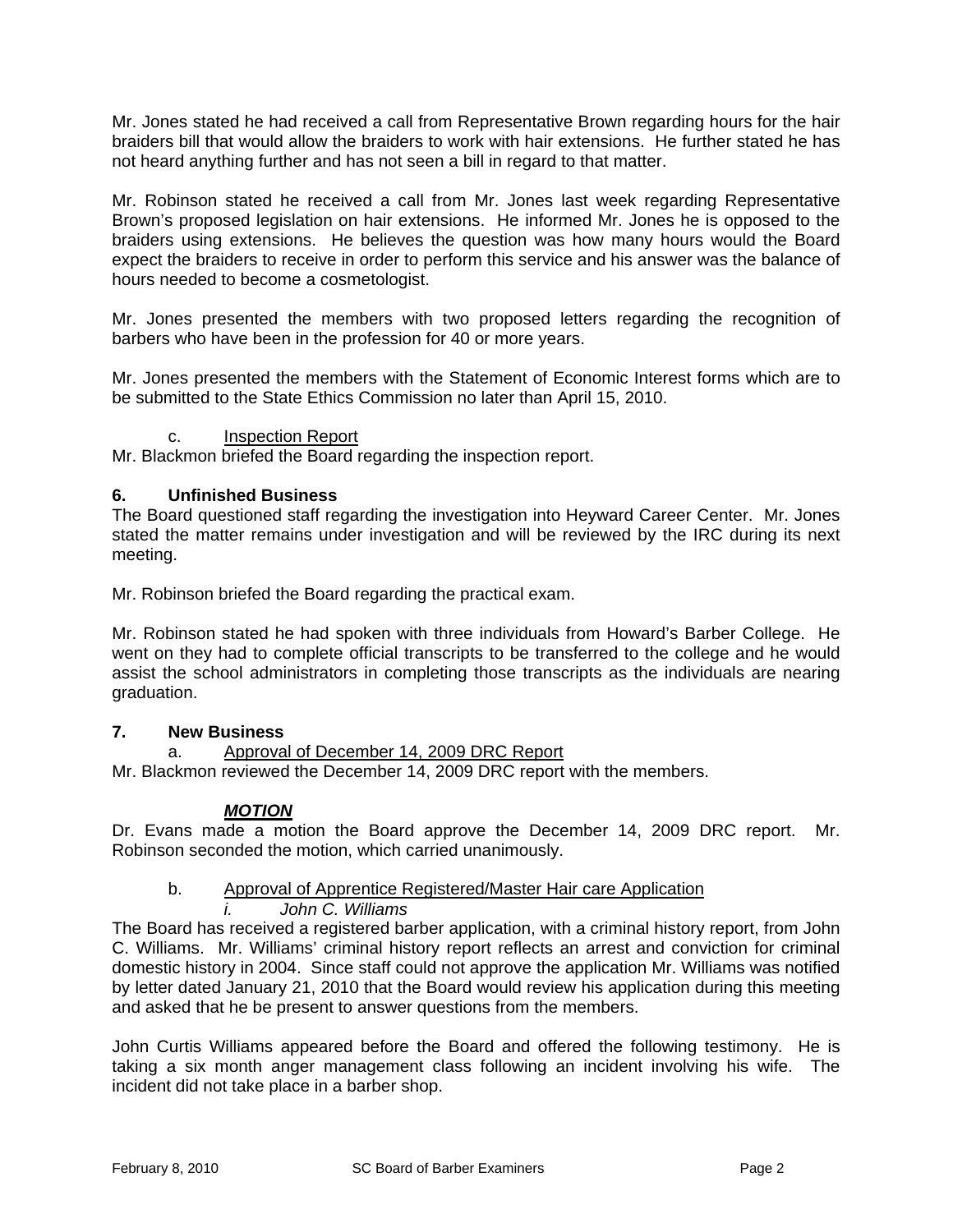# *MOTION*

Mr. Robinson made a motion John C. Williams be granted his license. Dr. Evans seconded the motion, which carried unanimously.

# c. Approval of Third Student Permit

*i. Antonio Allen*

On January 21, 2010 the Board received a letter requesting a third student permit from Antonio Allen. Mr. Allen's letter stated it had been some time since he last attended barber school. Staff notified Mr. Allen by letter dated January 21, 2010 that the Board would review his request during this meeting and asked that he be present to answer questions from the members.

Mr. Allen contacted staff prior to the meeting and stated he was on the way to the meeting and was caught in traffic. The Board considered his request in absentia.

### *MOTION*

Mr. Robinson made a motion the Board approve Mr. Antonio Allen for a third student permit. Dr. Evans seconded the motion, which carried unanimously.

Mr. Barnes stated for the record that the vote took place in Mr. Allen's absence. He asked staff to notify Mr. Allen upon his arrival that the Board does not issue a fourth student permit and that he should complete his training in the due process of time.

### *ii. Rodney C. Brown*

Mr. Brown contacted staff on this date and asked that his request be continued to the April 12, 2010 meeting.

### *iii. Terrence Barrett*

On February 2, 2010 the Board received a letter from Terrence Barrett requesting a third student permit. Staff notified Mr. Barrett by letter dated February 3, 2010 that the Board would review his request during this meeting and asked that he be present to answer questions from the members.

Terrence Barrett appeared before the Board at this time. The first barber shop in which Mr. Barrett began his OJT training the shop owner informed his there was not enough money coming in to train him in the OJT program. He never received a transcript for hours received. He received 369.5 hours from the shop where he had his second permit. He is now going to attend school.

### *MOTION*

Mr. Robinson made a motion the Board grant Mr. Terrence Barrett a third student permit. Dr. Evans seconded the motion, which carried unanimously.

### *iv. Gregory Harrison*